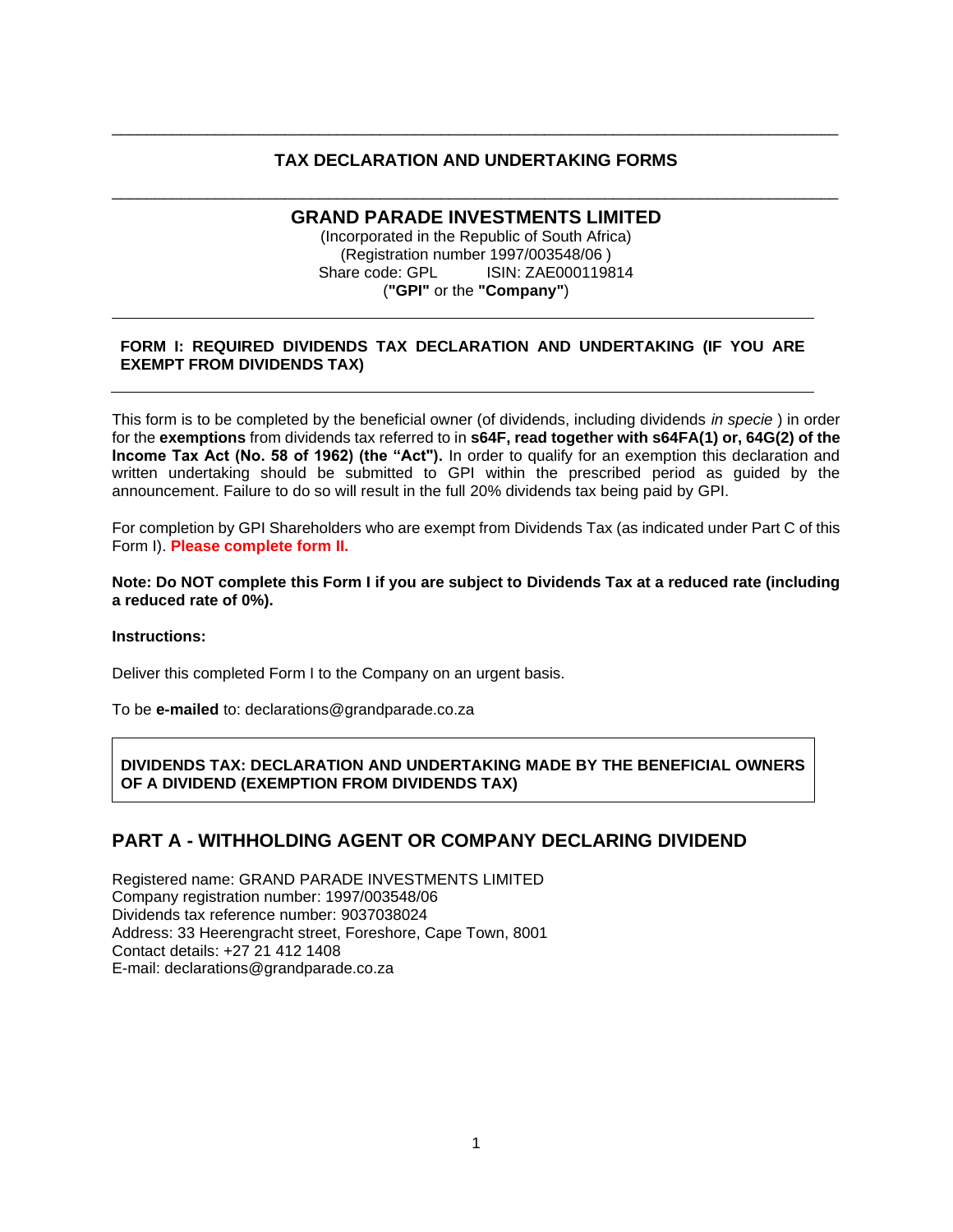# **PART B - BENEFICIAL OWNER**

| Full names and Surname OR Registered name:                                                    |  |  |  |  |
|-----------------------------------------------------------------------------------------------|--|--|--|--|
| Nature of person or entity (please tick box):                                                 |  |  |  |  |
| Individual                                                                                    |  |  |  |  |
| Listed company                                                                                |  |  |  |  |
| Unlisted company                                                                              |  |  |  |  |
| Trust (any type)                                                                              |  |  |  |  |
| South African Government or Provincial Administration or Municipality                         |  |  |  |  |
| Retirement fund (pension or provident or benefit or retirement annuity)                       |  |  |  |  |
| Other (if this box is selected, please provide description of nature of person/entity below): |  |  |  |  |
| Identity number/Passport number/Registration number:                                          |  |  |  |  |
| Income tax reference number:                                                                  |  |  |  |  |
| Email address:                                                                                |  |  |  |  |
| Telephone number:                                                                             |  |  |  |  |
| Physical address:                                                                             |  |  |  |  |
| Postal address:                                                                               |  |  |  |  |
| Country of residence for tax purposes:                                                        |  |  |  |  |
| Number of shares held in the Company                                                          |  |  |  |  |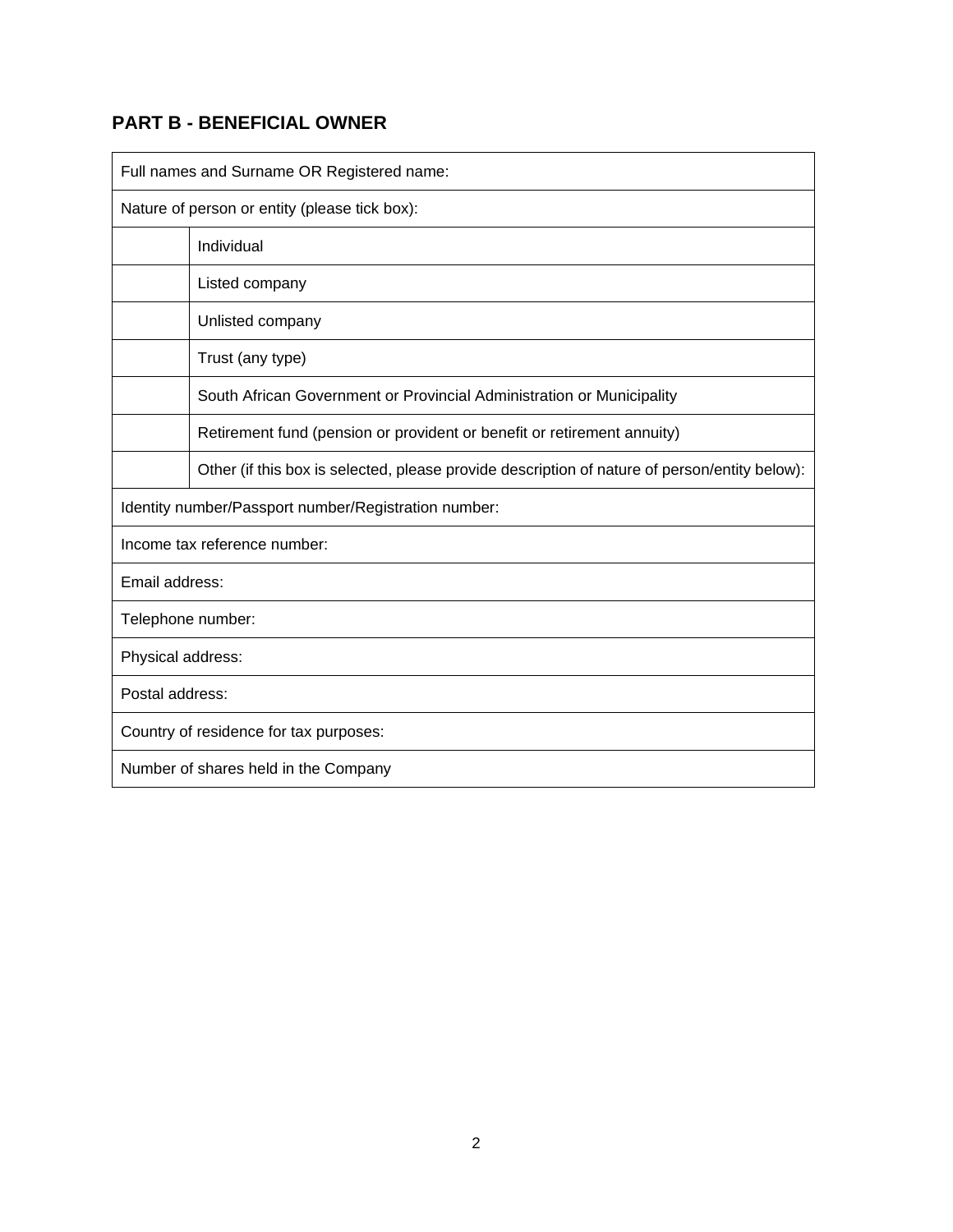# **PART C — EXEMPTION**

Please indicate the reason that the beneficial owner is exempt from the dividends tax as indicated in section 64F of the Income Tax Act (No.58 of 1962) (the **"Act"**) (please tick box):

| a company which is a resident; or                                                                                                                                                                                                                                                                                                                                                                |
|--------------------------------------------------------------------------------------------------------------------------------------------------------------------------------------------------------------------------------------------------------------------------------------------------------------------------------------------------------------------------------------------------|
| the government of the Republic in the national, provincial or local sphere; or                                                                                                                                                                                                                                                                                                                   |
| a public benefit organisation approved by the Commissioner in terms of section 30(3) of<br>the Act; or                                                                                                                                                                                                                                                                                           |
| a trust contemplated in section 37A of the Act; or                                                                                                                                                                                                                                                                                                                                               |
| an institution, board or body contemplated in section 10(1)(cA) of the Act; or                                                                                                                                                                                                                                                                                                                   |
| a fund contemplated in section 10 $(1)(d)(i)$ or (ii) of the Act; or                                                                                                                                                                                                                                                                                                                             |
| a person contemplated in section 10(1)(t) of the Act; or                                                                                                                                                                                                                                                                                                                                         |
| a holder of shares in a registered micro business, as defined in the Sixth Schedule of the<br>Act, paying that dividend, to the extent that the aggregate amount of dividends paid by<br>that registered micro business to all holders of shares in that registered micro business<br>during the year of assessment in which that dividend is paid does not exceed the amount<br>of R200 000; or |
| a small business funding entity as contemplated in section $10(1)(cQ)$ of the Act; or                                                                                                                                                                                                                                                                                                            |
| a person that is not a resident and the dividend is a dividend contemplated in paragraph<br>(b) of the definition of "dividend" in section 64D of the Act; or                                                                                                                                                                                                                                    |
| any person to the extent that the dividend constitutes income of that person; or                                                                                                                                                                                                                                                                                                                 |
| any person to the extent that the dividend was subject to the secondary tax on companies;<br>or                                                                                                                                                                                                                                                                                                  |
| any fidelity or indemnity fund contemplated in section 10(1)(d)(iii) of the Act; or                                                                                                                                                                                                                                                                                                              |
| a natural person or deceased estate or insolvent estate of that person in respect of a<br>dividend paid in respect of a tax free investment as contemplated in section 12T(1) of the<br>Act.                                                                                                                                                                                                     |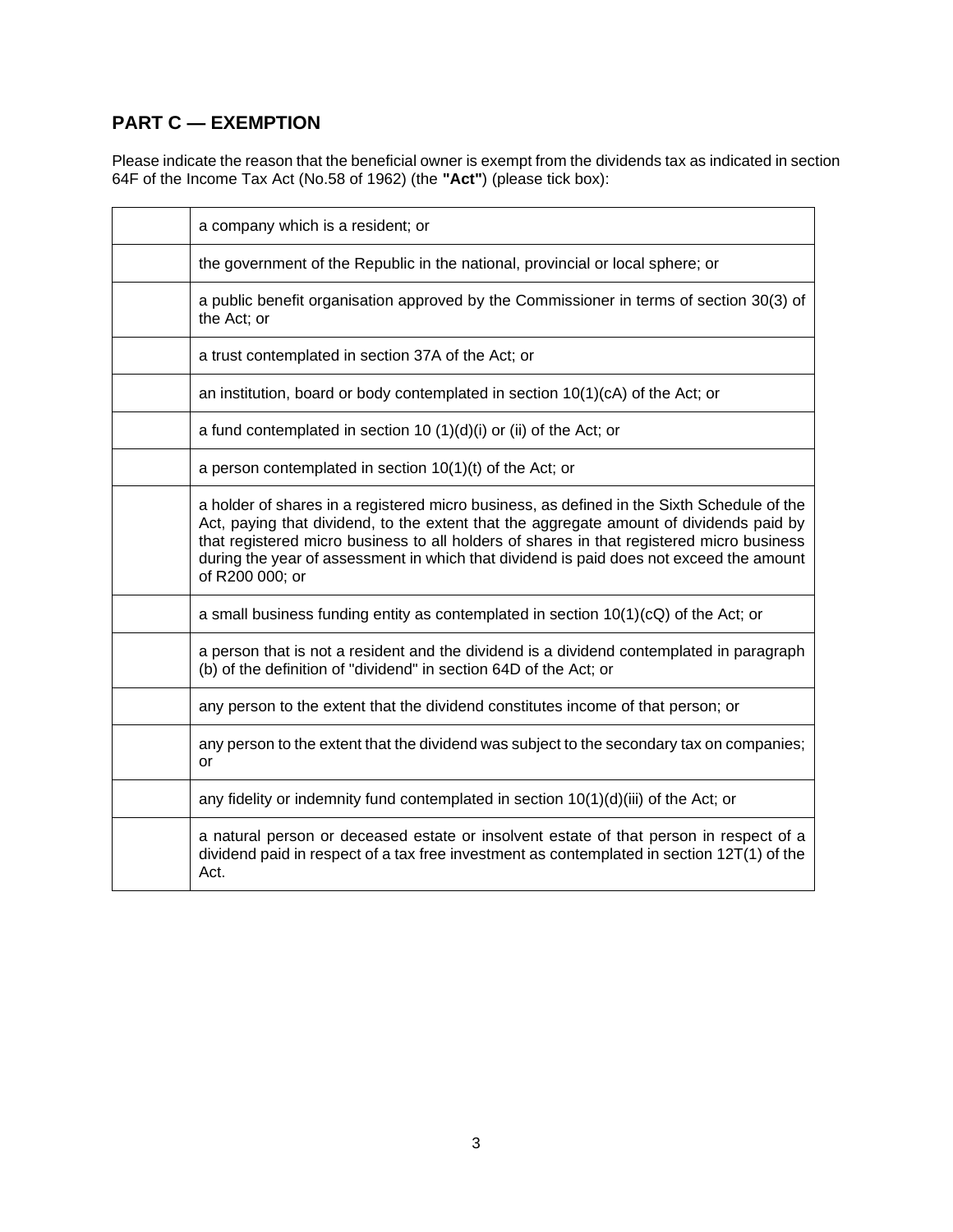## **DECLARATION IN TERMS OF SECTION 64FA OF THE ACT**

I, (insert full name and surname of the beneficial owner or duly authorised agent of the beneficial owner)

the undersigned, declare that dividends paid to the beneficial owner are exempt, or would have been exempt had such dividend not been a distribution of an asset in specie, from the dividends tax in terms of section 64F of the Act as indicated above.

Signature: Date:

(Duly authorised to do so)

Capacity of Signatory (if not the beneficial owner):

# **UNDERTAKING IN TERMS OF SECTION 64FA OF THE ACT**

I, (insert full name and surname of the beneficial owner or duly authorised agent of the beneficial owner)

 the undersigned, undertake to forthwith inform the Company in writing should the circumstances of the beneficial owner referred to in the declaration above change.

Signature: Date: Date:

(Duly authorised to do so)

Capacity of Signatory (if not the beneficial owner):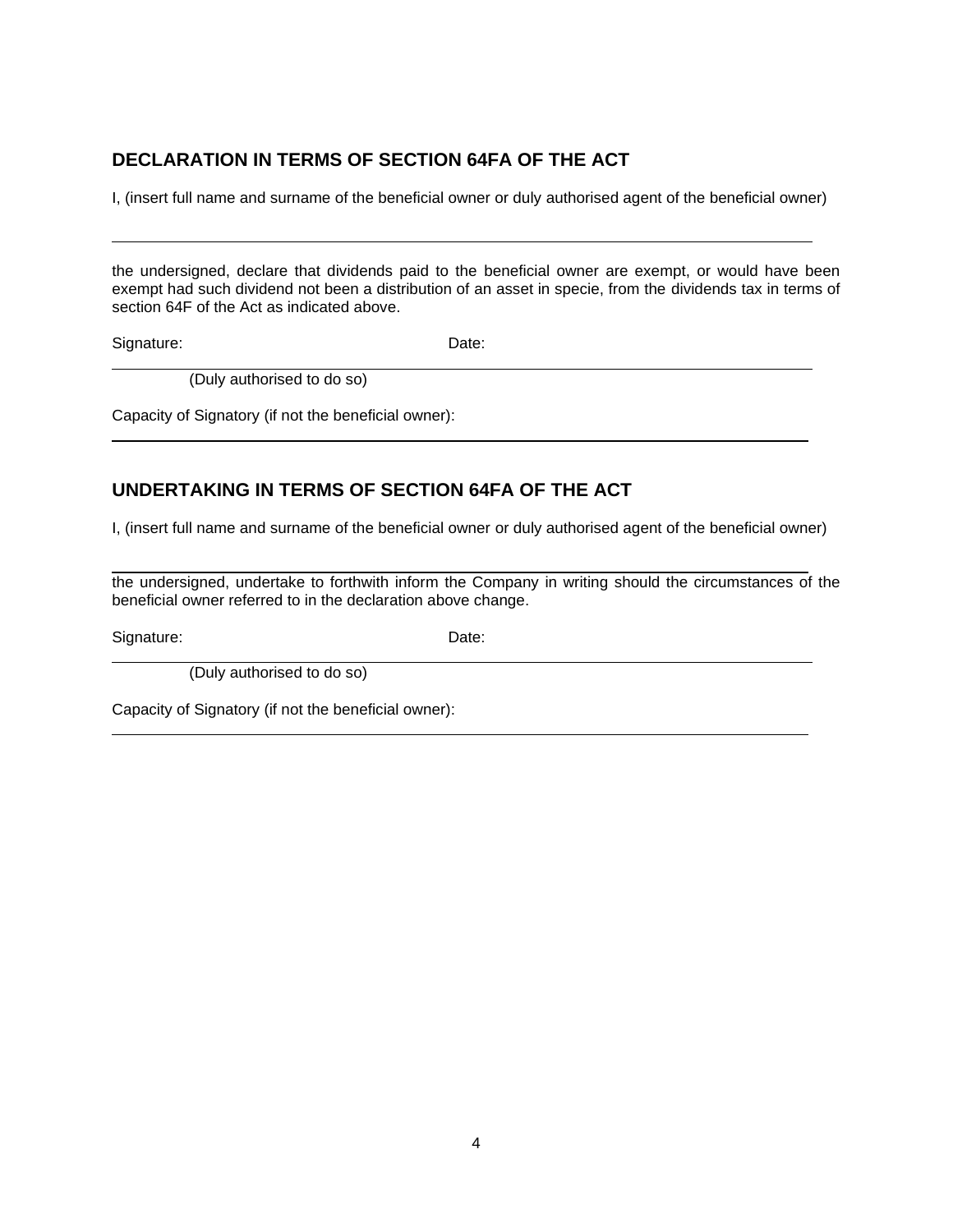#### **GRAND PARADE INVESTMENTS LIMITED**

(Incorporated in the Republic of South Africa) (Registration number 1997/003548/06 ) Share code: GPL ISIN: ZAE000119814 (**"GPI"** or the **"Company"**)

#### **FORM II: REQUIRED DIVIDENDS TAX DECLARATION AND UNDERTAKING (IF YOU ARE SUBJECT TO DIVIDENDS TAX AT A REDUCED RATE)**

This form is to be completed by the beneficial owner (of dividends, including dividends *in specie* ) in order for the **exemptions** from dividends tax referred to in **s64F, read together with s64FA(2) and 64G(2) of the Income Tax Act (No. 58 of 1962) (the "Act").** In order to qualify for an exemption this declaration and written undertaking should be submitted to GPI within the prescribed period as guided by the announcement. Failure to do so will result in the full 20% dividends tax being paid by GPI.

For completion by GPI Shareholders who are subject to Dividends Tax at a reduced rate in terms of an agreement for the avoidance of double taxation (**"Treaty"**) and only applicable to GPI Shareholders resident outside of South Africa for tax purposes.

**Note: Do NOT complete this Form II if you are exempt from Dividends Tax as indicated in section 64F of the Income Tax Act (No. 58 of 1962) (the"Act"), i.e. if you are a taxpayer under Part C of Form I.**

#### **Instructions:**

Deliver this completed Form II to the Company on an urgent basis

To be **e-mailed** to: declarations@grandparade.co.za

#### **DIVIDENDS TAX: DECLARATION AND UNDERTAKING MADE BY THE BENEFICIAL OWNERS OF A DIVIDEND (REDUCED RATE OF DIVIDENDS TAX)**

*(ONLY APPLICABLE TO PERSONS RESIDENT OUTSIDE OF SOUTH AFRICA FOR TAX PURPOSES)*

### **PART A - WITHHOLDING AGENT OR COMPANY DECLARING DIVIDEND**

Registered name: GRAND PARADE INVESTMENTS LIMITED Company registration number: 1997/003548/06 Dividends tax reference number: 9037038024 Address: 33 Heerengracht street, Foreshore, Cape Town, 8001 Contact details: +27 21 412 1408 E-mail: declarations@grandparade.co.za

### **PART B - BENEFICIAL OWNER**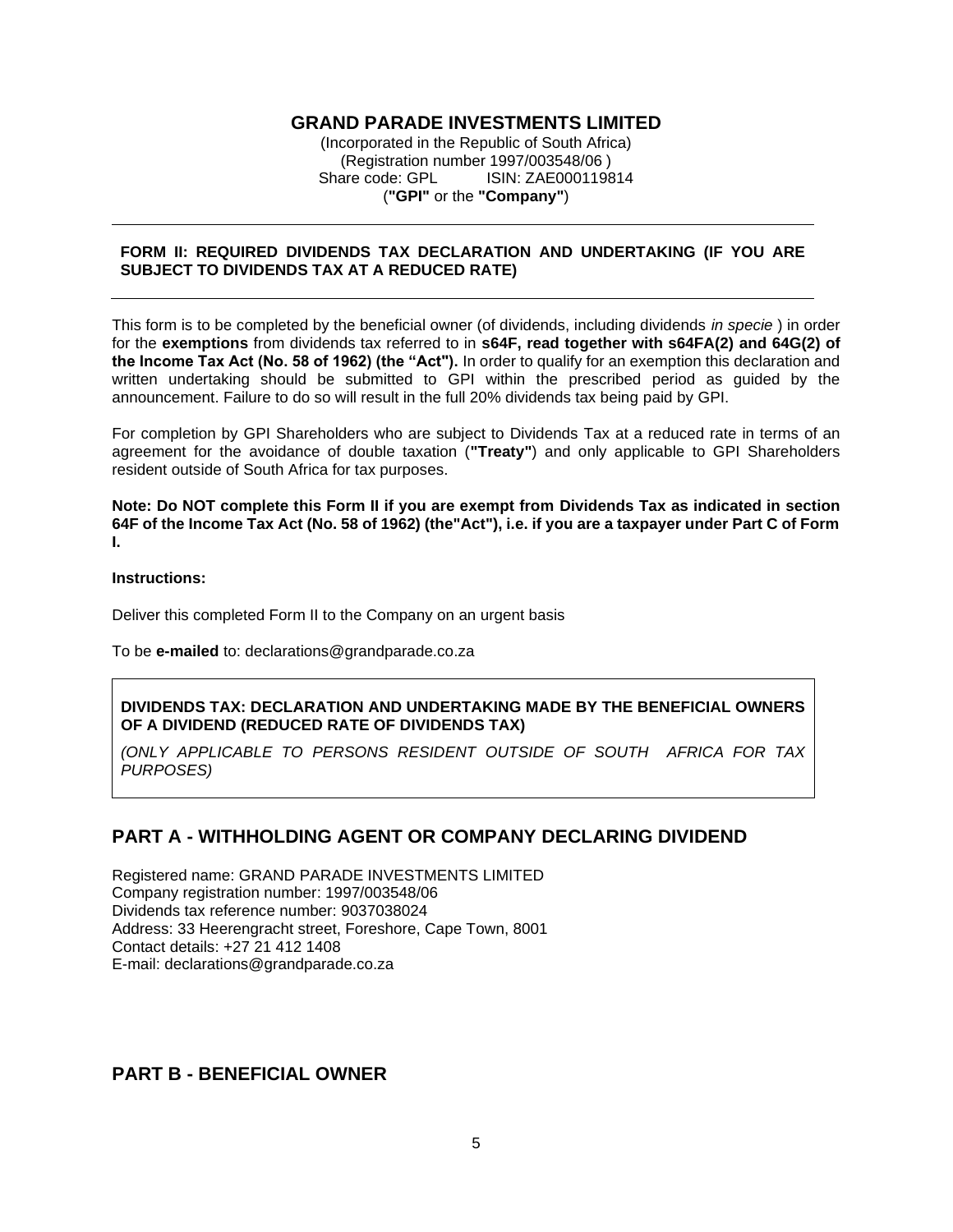| Full names and Surname OR Registered name:    |                                                                                               |  |  |  |
|-----------------------------------------------|-----------------------------------------------------------------------------------------------|--|--|--|
| Nature of person or entity (please tick box): |                                                                                               |  |  |  |
|                                               | Individual                                                                                    |  |  |  |
|                                               | Listed company                                                                                |  |  |  |
|                                               | Unlisted company                                                                              |  |  |  |
|                                               | Trust (any type)                                                                              |  |  |  |
|                                               |                                                                                               |  |  |  |
|                                               |                                                                                               |  |  |  |
|                                               | Other (if this box is selected, please provide description of nature of person/entity below): |  |  |  |
| /Passport number/Registration number:         |                                                                                               |  |  |  |
| Income tax reference number (if applicable):  |                                                                                               |  |  |  |
| Email address:                                |                                                                                               |  |  |  |
| Telephone number:                             |                                                                                               |  |  |  |
| Fax number:                                   |                                                                                               |  |  |  |
| Physical address:                             |                                                                                               |  |  |  |
| Postal address:                               |                                                                                               |  |  |  |
| Country of residence for tax purposes:        |                                                                                               |  |  |  |

# **PART C — REDUCED RATE**